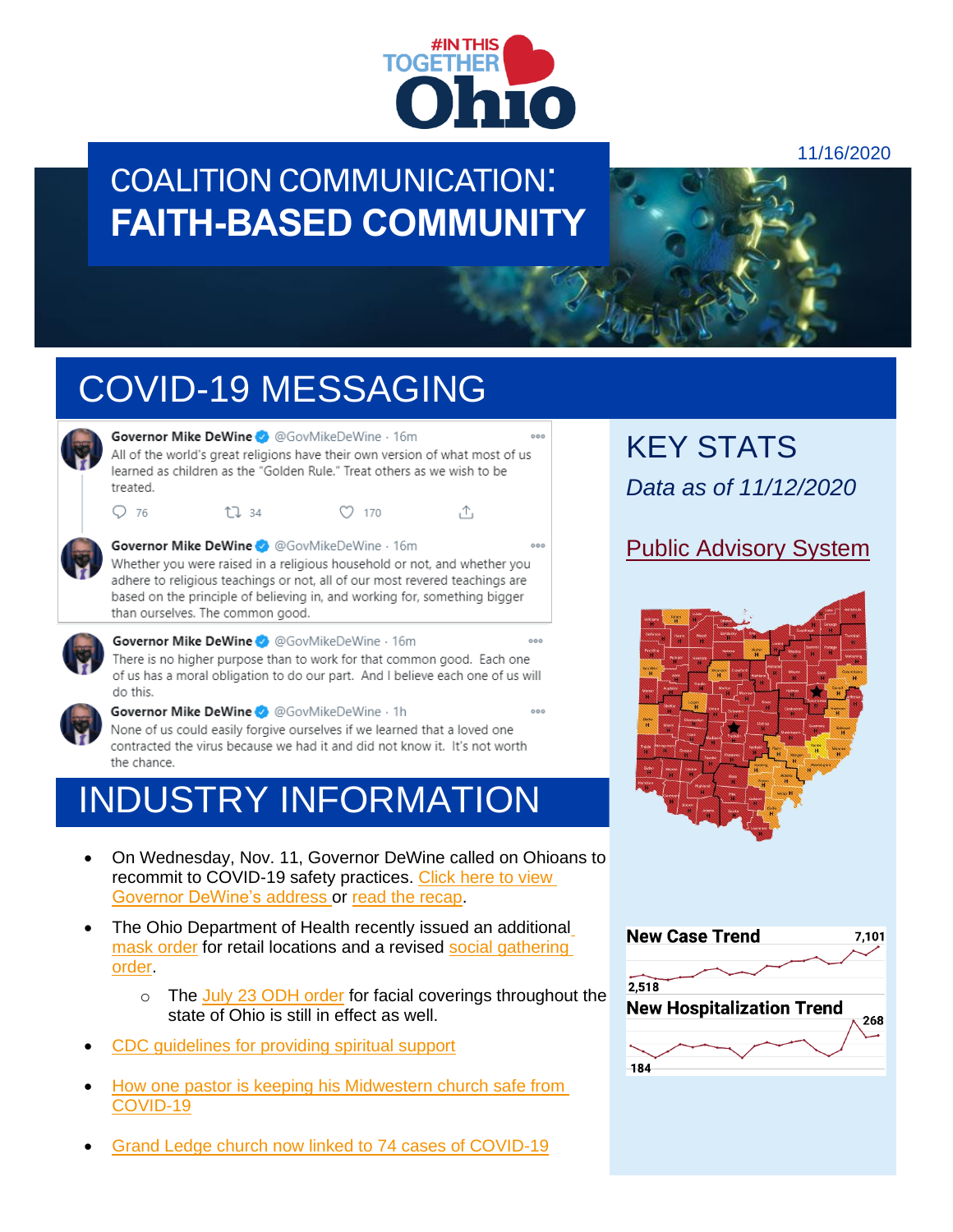

# SUGGESTED SOCIAL MEDIA POSTS

We want to keep all our members safe. If you're not feeling well, please worship with us from home. Let's all work together to beat COVID-19. #InThisTogetherOhio

*Link to image:*  [https://coronavirus.ohio.gov/static/responsible/signs/ohio-bubble](https://coronavirus.ohio.gov/static/responsible/signs/ohio-bubble-infographic.pdf)[infographic.pdf](https://coronavirus.ohio.gov/static/responsible/signs/ohio-bubble-infographic.pdf)

COVID-19 is spreading rapidly in Ohio. Let's all do our part to help contain it: Wear a mask. Wash your hands often. Maintain social distancing. #InThisTogetherOhio

It's a myth that only older people can get seriously sick with #COVID19. Symptoms can be severe no matter how old you are. More coronavirus myths vs. facts: [bit.ly/3lkpg2o](https://coronavirus.ohio.gov/wps/wcm/connect/gov/78f38933-e36c-4ca6-afc1-fc24f1fc80f7/COVID-19+Myths+v.+Facts+07.27.20.pdf?MOD=AJPERES&CONVERT_TO=url&CACHEID=ROOTWORKSPACE.Z18_M1HGGIK0N0JO00QO9DDDDM3000-78f38933-e36c-4ca6-afc1-fc24f1fc80f7-nkOx4AO) #MasksOnOhio

### TALKING POINTS FOR YOU

- Ohio is currently experiencing a more intense surge in COVID-19 cases, hospitalizations, and ICU admissions across the entire state. We need to stick to the basics: wash your hands; wear your mask even when you're with friends and family; stay socially distanced; work from home when you can; and stay at home when you are sick.
- The pandemic and the safety protocols have become polarizing for many. We ask that our congregation remember that faith teaches us to love and care for our fellow women and men. Many members of the congregation hope others will wear masks and social distance to help keep *them* safe, and doing so can be a sign of respect for your fellow congregant and honors our faith.
- Worship is certainly more enjoyable when we gather in person. However, this virus makes doing that dangerous for our most vulnerable neighbors.
- It's important that you are aware of how many people are actually in your "bubble" during the pandemic. Your "bubble" may be a lot larger than you think.
- Each one of us plays a role in determining what the future holds. We must continue to live, but that doesn't mean we have to be careless. If we each do little things, we can avoid big problems.

### RESOURCES

#### **HASHTAGS TO USE**

#InThisTogetherOhio

#MasksOnOhio

#StaySafeOhio

**[ZIP CODE DASHBOARD](https://coronavirus.ohio.gov/wps/portal/gov/covid-19/dashboards/key-metrics/cases-by-zipcode) [HOLIDAY GUIDANCE](https://coronavirus.ohio.gov/wps/portal/gov/covid-19/families-and-individuals/resources-for-parents-and-families/holiday-celebrations) [HOW BIG IS YOUR BUBBLE](https://coronavirus.ohio.gov/static/responsible/signs/ohio-bubble-infographic-white-bg.pdf) [COVID-19 CHECKLIST](https://coronavirus.ohio.gov/wps/portal/gov/covid-19/checklists/english-checklists/community-and-faith-based-organizations-covid-19-checklist) [WHAT YOU CAN DO](https://coronavirus.ohio.gov/static/responsible/signs/what-you-can-do-graphic-twitter.pdf) [PRECAUTIONS](https://coronavirus.ohio.gov/static/responsible/signs/Protect-yourself-sign.pdf) [SOCIAL DISTANCING](https://coronavirus.ohio.gov/wps/portal/gov/covid-19/resources/general-resources/social-distancing-infographics) [COPING WITH ANXIETY](https://coronavirus.ohio.gov/wps/portal/gov/covid-19/families-and-individuals/coping-with-covid-19-anxiety) [HOW TO LIVE STREAM](https://www.thegospelcoalition.org/article/livestream-church-service-practical-guide/)**